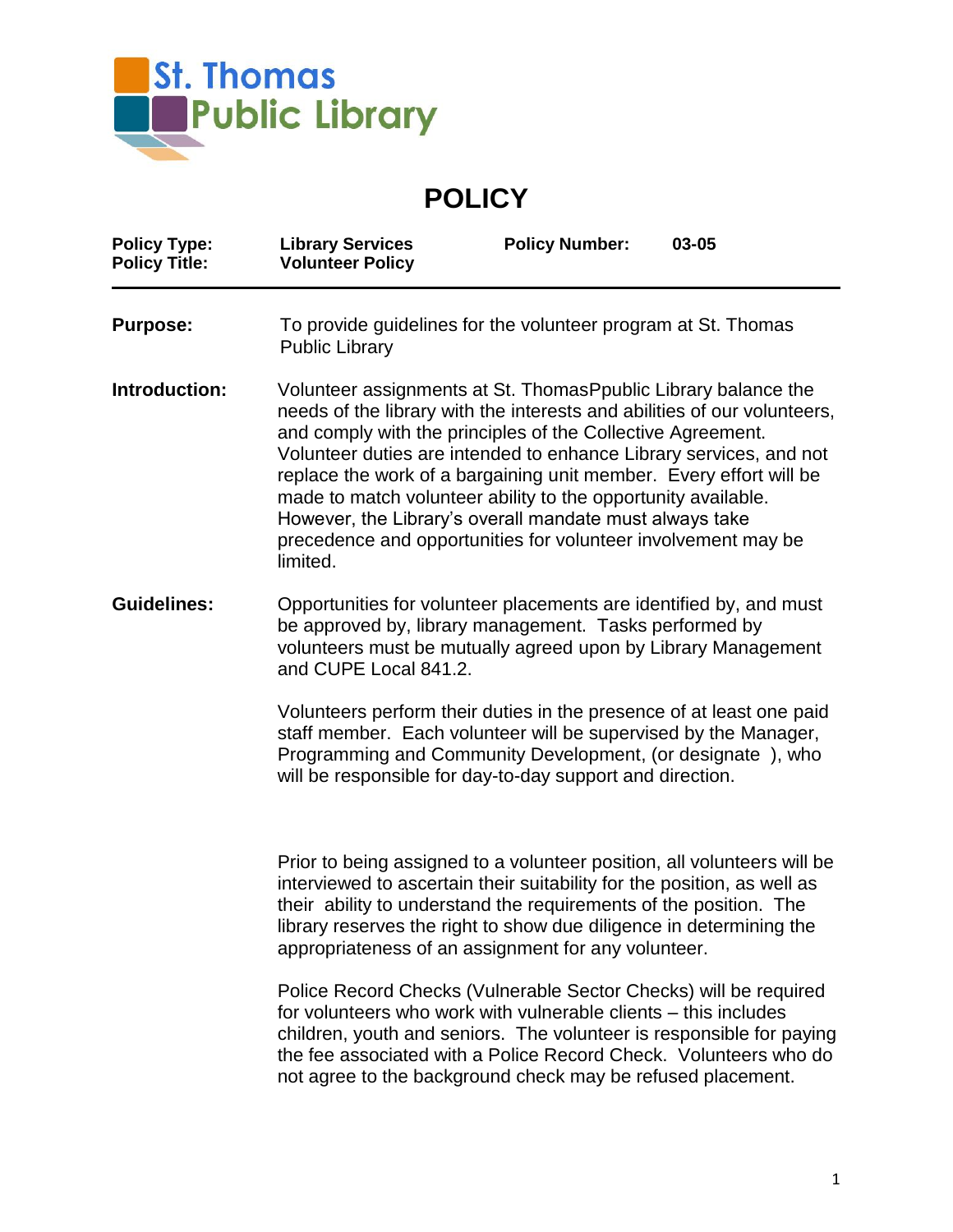Minimum age requirement for volunteers is 14 years old. Specific requirements of some volunteer positions may impose other age restrictions.

## **Volunteer Position Descriptions:**

Volunteers are given:

- clear, complete, and current descriptions of the duties and responsibilities of the volunteer position
- Notice of any training requirements
- A clear description of the time commitment needed for the assignment
- The name of the staff member who will provide functional guidance as they perform their volunteer duties

The volunteer position descriptions are reviewed with the volunteer prior to beginning the assignment.

## **Tasks that may be performed by Volunteers:**

Volunteer tasks may include but are not limited to:

- Shelf reading and shelving
- Delivery of materials to shut-ins
- Delivery of materials to nursing homes and seniors residences
- Special projects
- Teen Advisory Board participation
- Preparation for children's programs (crafts), and program assistance
- Administrative functions including folding, preparing mailouts, etc.
- Other tasks which may be mutually agreed to by Library management and CUPE Local 841.2 from time to time

Volunteers will not perform any task or duty for which a license or certification is required if the volunteer does not possess such license or certification.

All volunteers operate under the supervision of the Manager, Programming and Community Development, with functional guidance being provided by other staff members in the department where the volunteer performs their duties. Any questions, health and safety concerns, and reports of sickness or inability to work assigned volunteer shifts should be directed to the Manager, Programming and Community Development.

## **Responsibilities**

**of Volunteers:** Volunteers are expected to respect library policies, participate in training, and be at their work location at the agreed-upon time or notify the Manager, Programming and Community Development in advance. Volunteers who do not adhere to the policies and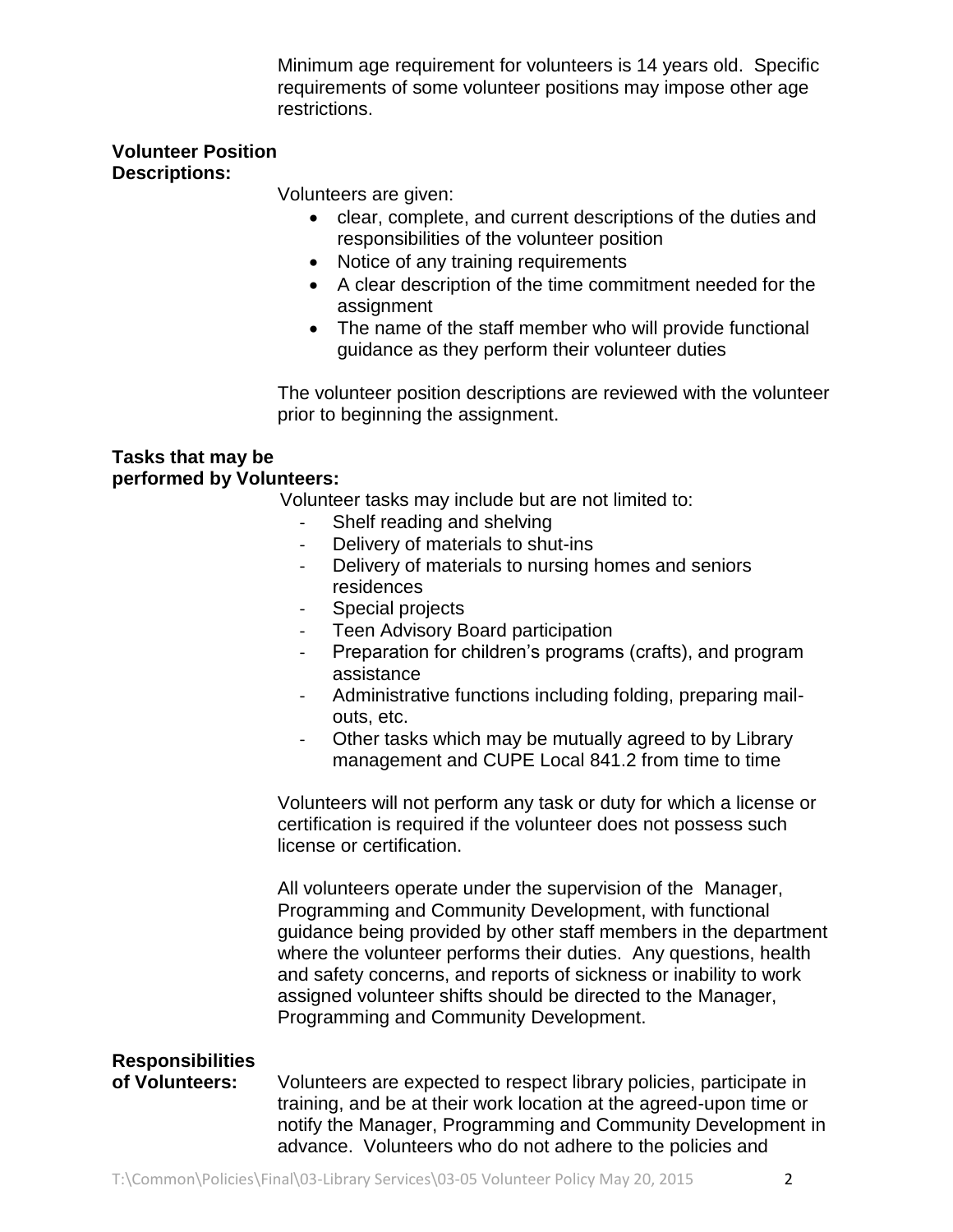procedures of the Library or who fail to satisfactorily meet the expectations of the volunteer assignment are subject to dismissal.

Volunteers are responsible for maintaining the confidentiality of all proprietary or privileged information which they may be exposed to while serving as a volunteer. This includes respecting the privacy of all staff and customers. Failure to maintain confidentiality may result in immediate termination of the volunteer, and/or other corrective action.

Volunteers must be covered by their own vehicle insurance where their voluntary activity involves the use of a vehicle, and are liable for their own parking tickets and/or fines related to driving offences. Volunteers are advised to inform their insurance company of their volunteer driving activity to ensure adequate insurance protection.

As representatives of the Library, volunteers are responsible for presenting a good image in the community. Volunteers shall dress appropriately for the conditions and performance of their duties. Wherever possible, volunteers will wear their volunteer identification while engaged in Library business.

## **Orientation and On-going training:**

|                                         | Volunteers are required to complete training mandated by<br>legislation. Additional library training may be made available to<br>volunteers, if relevant to their volunteer assignment.                                                                                                                                                                                                                                                                                               |  |
|-----------------------------------------|---------------------------------------------------------------------------------------------------------------------------------------------------------------------------------------------------------------------------------------------------------------------------------------------------------------------------------------------------------------------------------------------------------------------------------------------------------------------------------------|--|
| <b>Protection of</b><br>Privacy:        | All personal information is collected for internal purposes only. All<br>information is collected under the authority of the Public Libraries<br>Act 1984. Volunteer records will be kept in a secure location until<br>the volunteer is no longer active. Files will be destroyed in a<br>responsible manner.                                                                                                                                                                        |  |
| <b>Volunteer</b><br><b>Recognition:</b> | The St. Thomas Public Library Board and staff are indebted to the<br>many contributions made by our volunteers. The Board appreciates<br>the generosity involved in the giving of time and monetary gifts. In<br>particular, the ongoing efforts of the "Friends of the Library" are an<br>invaluable supplement to the general operation of the St. Thomas<br>Public Library. To show our appreciation of their efforts, the library<br>may host a recognition event for volunteers. |  |
|                                         | Board members and staff are encouraged to give personal<br>acknowledgment and encouragement to volunteers when<br>appropriate. However, no tokens, gifts, or compensation of any                                                                                                                                                                                                                                                                                                      |  |